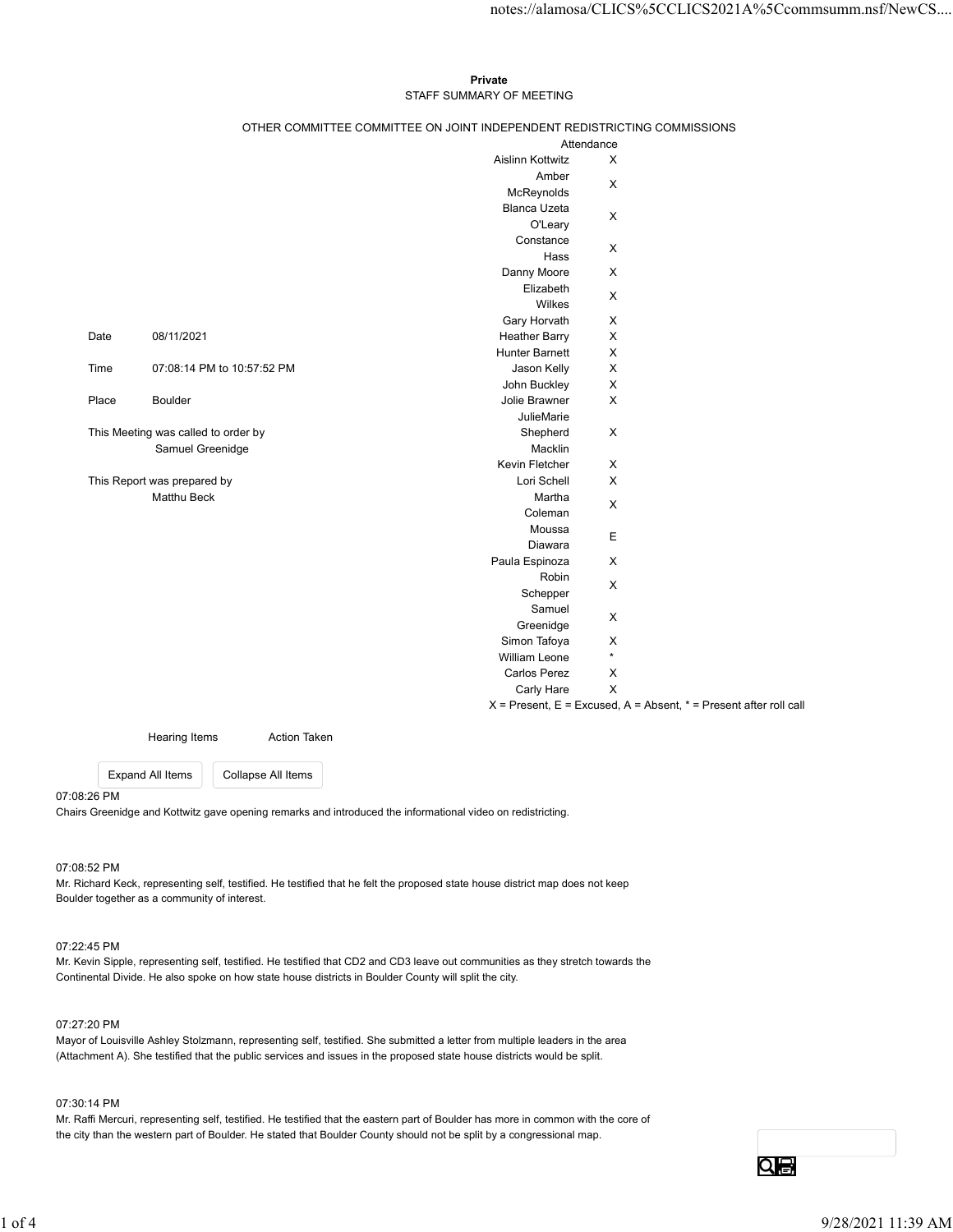#### 07:35:30 PM

Ms. Leslie Weise, representing self, testified. She testified on how ozone and air quality is an important issue in the area and how Weld County doesn't fit with Boulder due to their oil and gas industries.

#### 07:42:26 PM

Mr. Charlie Winn, representing self, testified. He testified that all of Boulder County should be in CD2 and Gilpin County should be in CD3.

#### 07:45:46 PM

Ms. Catherine Carlson, representing self, testified. She stated concerns with the latinx community being diminished in state house district maps and that the congressional map is not competitive. Commissioners asked follow-up questions on the idea of dividing Denver into two separate congressional districts.

#### 07:50:22 PM

Mr. Eric Budd, representing self, testified. He testified about proposed state House Districts 36 and 37 and his concerns with areas of the city not being included.

#### 07:57:04 PM

Ms. Susan Winter, representing self, testified. She testified that Boulder County should be kept together in a congressional district. She also reiterated previous testimony that the Gunbarrel area must be kept with Boulder in a state house district.

#### 07:59:45 PM

Dr. Kristopher Larsen, Mayor of Nederland, testified. He spoke on the importance of keeping the area intact as they share local services and districts. He submitted a written copy of testimony (Attachment B).

#### 08:09:29 PM

Commissioner Matt Jones, representing Boulder County, testified. He reiterated previous testimony that Boulder County should be kept together.

#### 08:12:30 PM

Ms. Susan Newcomer, representing self, testified. She testified that Grand County is not a Republican or rural county.

#### 08:18:34 PM

Erie Trustee Sara Loflin, representing self, testified. She testified that many in Boulder County chose to live there for common goals of public health and environmentalism and that being placed with a county that prioritizes oil and gas is alarming.

#### 08:22:31 PM

Ms. Annmarie Jensen, representing self, testified. She stated concern with the city of Lafayette being split between multiple state house districts.

#### 08:27:18 PM

Mr. George Friend, representing self, testified. He testified on the sense of community between Boulder and Nederland.

#### 08:29:36 PM

Mr. Aaron Brockett, Boulder City Councilman, representing self, testified. He spoke on how the different sections of Boulder are better served with the current state house and senate map instead of the proposed plan. He submitted written testimony on behalf of Boulder County Sheriff Joe Pelle (Attachment C). M. Antoninar element, representing sell, testilied. She states concern with the dry of Labyette being split between multiple<br>
20 of 27:18 PM<br>
Mr. George Friend, representing sell, restified. He testilled on the sense of co

#### 08:34:48 PM

Ms. Cherry-Rose Anderson, representing NAACP Colorado-Montana-Wyoming State Area Conference, testified. She testified on the goals of the NAACP and that the proposed maps are regressive for minority representation. Commissioners asked follow-up questions regarding whether communities of interest or political boundaries should be considered more heavily.

#### 08:45:21 PM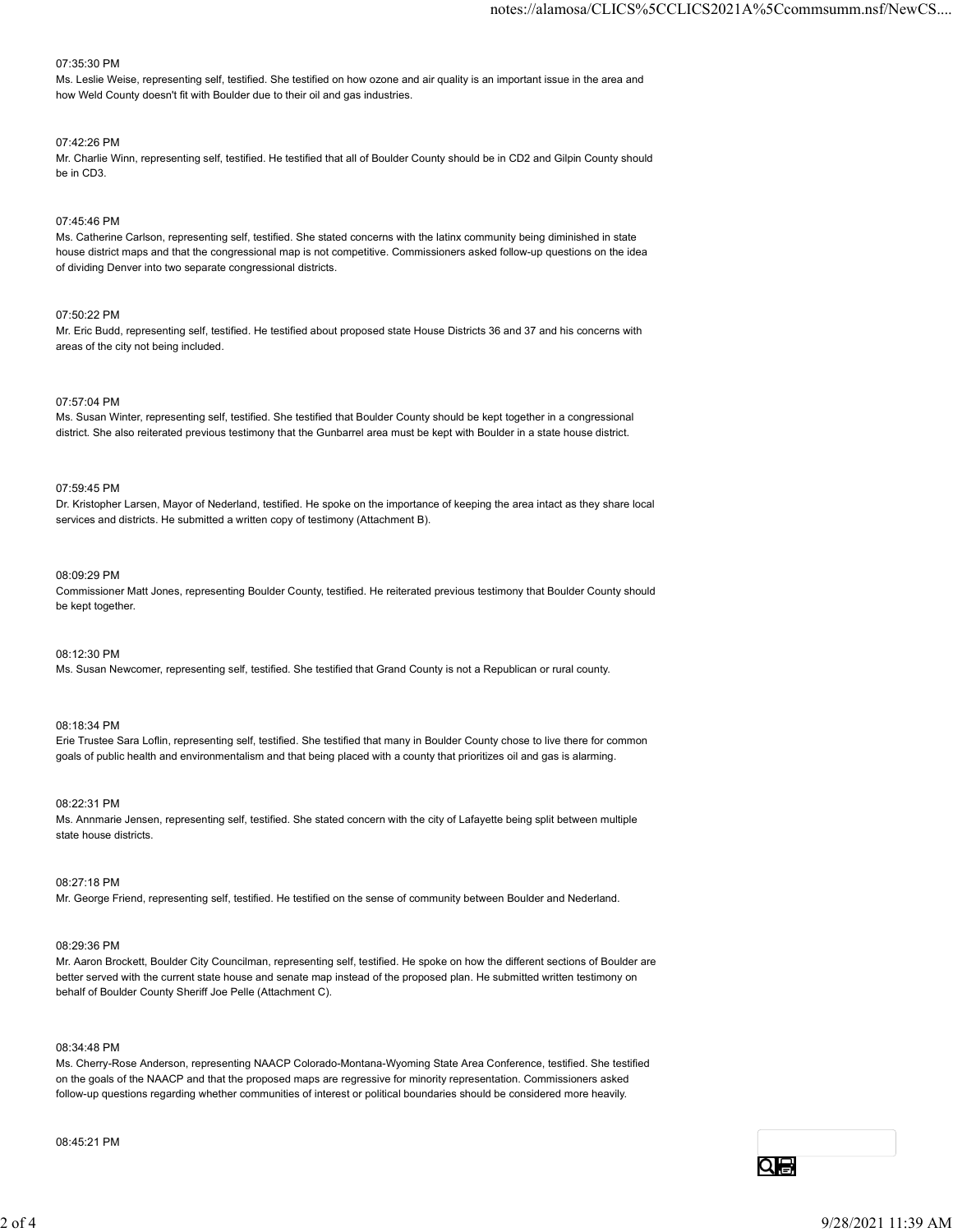Mr. Brad Emms, representing self, testified. He spoke about the Rocky Mountain Area Airport and the importance of air travel as well as passenger travel when considering community services and interests.

#### 08:48:23 PM

Mr. Neil Allaire, representing self, testified. He reiterated previous testimony that Weld County and Boulder County don't fit together well due to differences in fracking policy.

#### 08:53:54 PM

Dr. Nancy Loving, representing self, testified. She testified that Boulder County should be left in CD2 and not moved into CD3.

#### 08:57:00 PM

Ms. Cory Sevin, representing self, testified. She testified that differences between Boulder and Weld Counties make it impossible to represent the communities if combined in a district.

#### 09:00:24 PM

Mr. Matt Benjamin, representing self, testified. He testified on the importance of having shared values in a community, especially in terms of environmental causes in the area. He submitted a written copy of his testimony (Attachment D).

#### 09:09:28 PM

Dr. Lesley Smith, representing self, testified. She testified that CD2 and state House District 36 both leave primary sources of water in Boulder in a separate district.

#### 09:17:37 PM

Ms. Kristi Venditti, representing self, testified. She testified that Nederland should be in a district with Boulder and not grouped with the western slope. She responded to questions from commissioners.

#### 09:23:11 PM

Jesse Kumin, representing himself, testified. He spoke about the two-party system and stated that redistricting is a process of choosing winners and losers. He expressed his concern about separating communities of interest and disenfranchising minority voters.

#### 09:30:49 PM

Ms. Dawn Reinfeld, representing self, testified. She reiterated previous testimony having concerns with Boulder and Weld Counties being grouped together.

#### 09:33:02 PM

Ms. Julie Van Domelen, representing Emergency Family Assistance Association, testified. She reiterated previous concerns with Boulder County being grouped with the Western Slope.

#### 09:38:05 PM

Mr. Marty Robinson, representing self, testified. He testified that Broomfield should be grouped with Boulder County and not Weld County.

#### 09:46:07 PM

Mr. Bill Vaughan, representing self, testified. He stated that the open space and shared history in Southeast Boulder County create a community of interest and that Broomfield should be kept in CD2.

#### 09:51:37 PM

Mr. Rick Fernandez, representing self, testified. He reiterated previous testimony on keeping Broomfield grouped with Boulder County. He also spoke on the Windy Gap development and the importance of water in the area. 08.38.05 PM<br>M. Mary Rochmison, representing self, testfled. He testified that Broomfield should be grouped with Boulder County and not<br>Weld County.<br>W. 49/207 PM<br>M. Bill Vanglian, representing self, bastified. He stated tha

#### 09:56:00 PM

Ms. Jamie Tabaka, representing self, testified. She reiterated previous testimony that Nederland should be grouped with Boulder in CD2. She submitted a written copy of her testimony (Attachment E).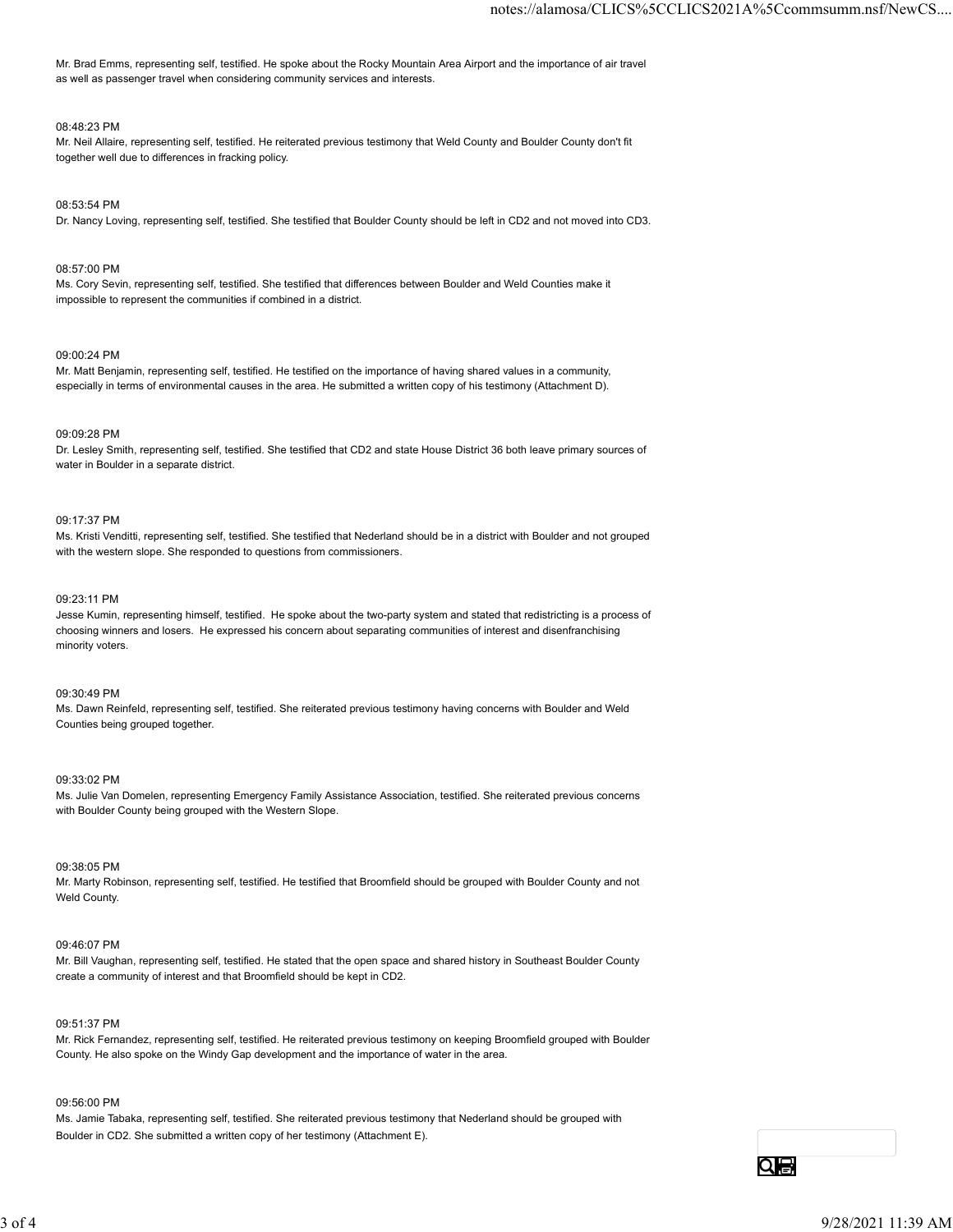#### 09:59:34 PM

Dr. Suzanne Trask, representing self, testified. She spoke on an alternative map discussed during the Fort Collins public hearing and expressed concern with how it would split up the community.

#### 10:03:59 PM

Mr. Alan Philp, representing Colorado Neighborhood Coalition, testified. He testified in support of the commissions' work on competitiveness and asked that the commissions be careful when calculating a formula for competitiveness. Commissioners asked follow-up questions regarding formulas for competitiveness.

#### 10:14:41 PM

Mayor of Boulder Sam Weaver, representing self, testified. He testified that the current state House Districts work well for Boulder.

#### 10:18:16 PM

Mr. Joe Cornelius, representing self, testified. He spoke about competitiveness in districts and how gridlock currently affects politics in Colorado.

#### 10:21:51 PM

Mr. David Setter, representing self, testified. He stated that the land around the Northwest Parkway should be a community of interest and is why Broomfield and Boulder County should stay together in CD2 with Weld County being put into CD8.

#### 10:25:28 PM

Ms. KC Becker, representing self, testified. She reiterated previous testimony that Western Boulder fits with the mountain communities better than Eastern Boulder fits with the Eastern Plains. Commissioners asked follow-up questions on how to group communities in the area.

#### 10:38:11 PM

Mr. John Tayer, President of Boulder Chamber of Commerce, representing self, testified. He reiterated testimony on how a split along Broadway Blvd in Boulder would be a good divide and gave his thoughts on how the community has grown from a business minded perspective.

#### 10:41:49 PM

Mr. Dan Gentner, representing self, testified. He testified that Commerce City being split into multiple congressional districts seemed odd.

#### 10:44:24 PM

Mr. Harry Hempy, representing self, testified. He reiterated previous testimony to keep Boulder County whole.

10:57:52 PM The committee adjourned.  $^{10.57.52}$  The committee adjourned.<br>
PM<br>  $\overline{\text{Q}}$  of 4<br>  $^{10.4}$  of 4<br>  $^{9/28/2021}$   $11:39$  AM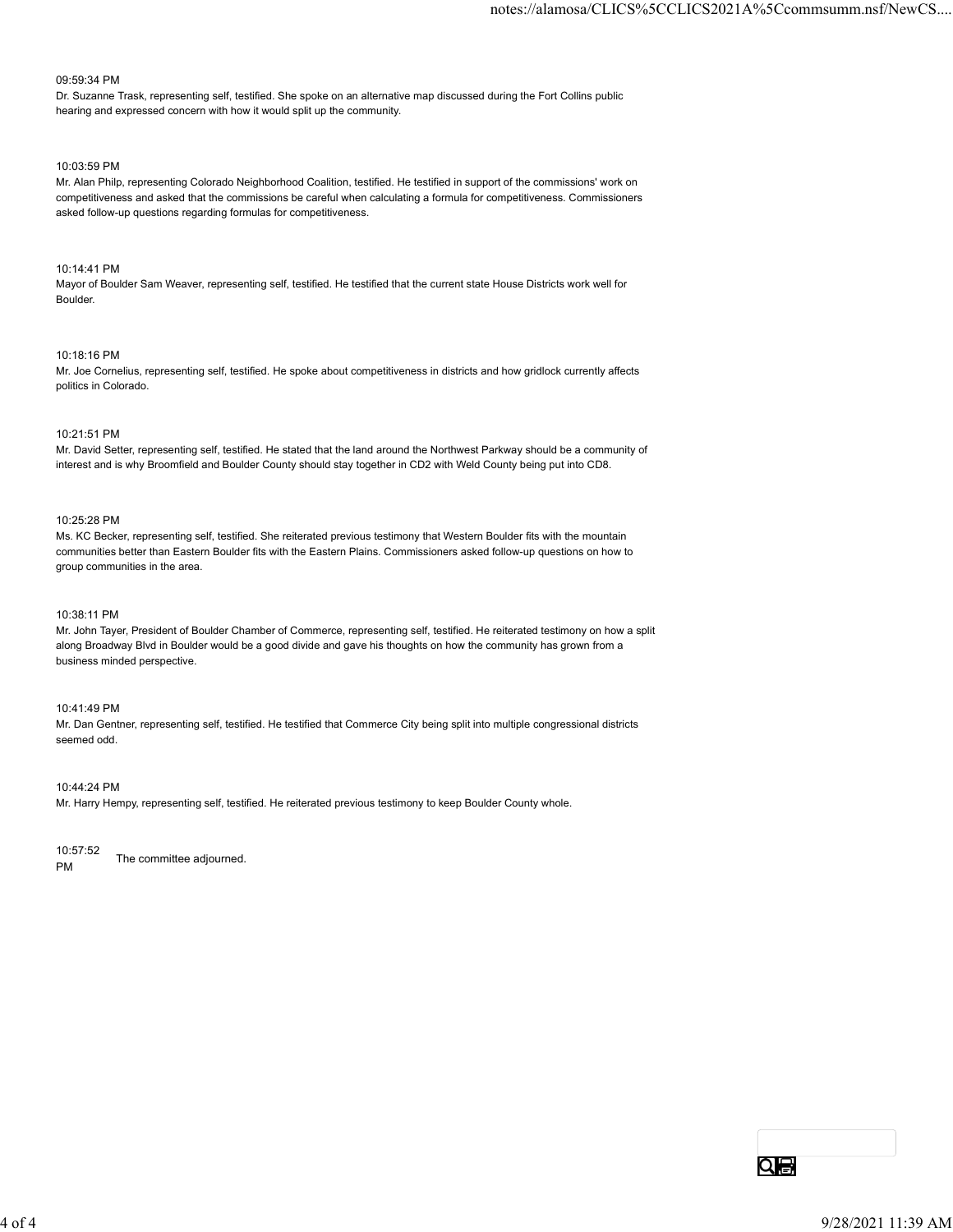August 10, 2021

Dear Colorado Independent Redistricting Commissioners,

Thank you for joining us in our community and we hope that your tour across the state has been informative and helpful as you make your decisions. We are a collection of local elected officials and community leaders in Eastern Boulder County and wish to provide input about the proposed initial map and its effect on our communities. Additionally, we hope to provide context and information on our communities and the work that we have achieved together to advance some of the common goals of our residents and constituents.

The preliminary map is problematic and troublesome to many of us here in Eastern Boulder County. Our largest point of contention is the inclusion of a significant portion of Boulder County in a district dominated by Weld County. Our two counties have significant differences, none more pronounced than in our approach to oil and gas extraction.

Boulder County has had a long, hard, and pronounced stance against further oil and gas development within our county. Our communities have been on the front lines of this fight, working tirelessly to halt the expansion of new drilling at our border. Weld County has obviously taken a different approach, fostering a relationship with the oil and gas industry that has led to massive development and expansion of drilling and hydraulic fracturing over the past decade. Their economy and workforce depends on extraction, ours does not.

The merits of our arguments are immaterial in this particular debate. It is a disservice to constituents on both sides of the county line to group us in the same district. A Representative cannot adequately represent communities with an impasse on an issue that is so pronounced in the Legislature. A desire for competitive districts should not result in a district where those who supported the losing candidate are in direct conflict with the communities that supported the winner. This would lead to unnecessary animosity and increased partisanship that can be easily avoided by keeping the county line as a hard boundary.

The cities of Louisville, Lafayette and Erie have worked together on these issues, placing climate change at the forefront of their agenda. A poll of Louisville voters saw climate change as their top political issue, with a large majority being willing to pay additional taxes to alleviate the effects and prevent further deterioration.

We have active community groups that provide services in all 3 cities, including one that focuses on homelessness and housing in Eastern Boulder County. Having a legislator who represents all 3 of our intertwined cities makes it so much easier to push state action on the issues that activists in our community are fighting for.

While less egregious than grouping Boulder County with Weld County, it is also puzzling that the Western Boulder communities nestled in the mountains that stretch to the town of Nederland are included in the same seat as Lafayette. Not only does the map look bizarre with the majority of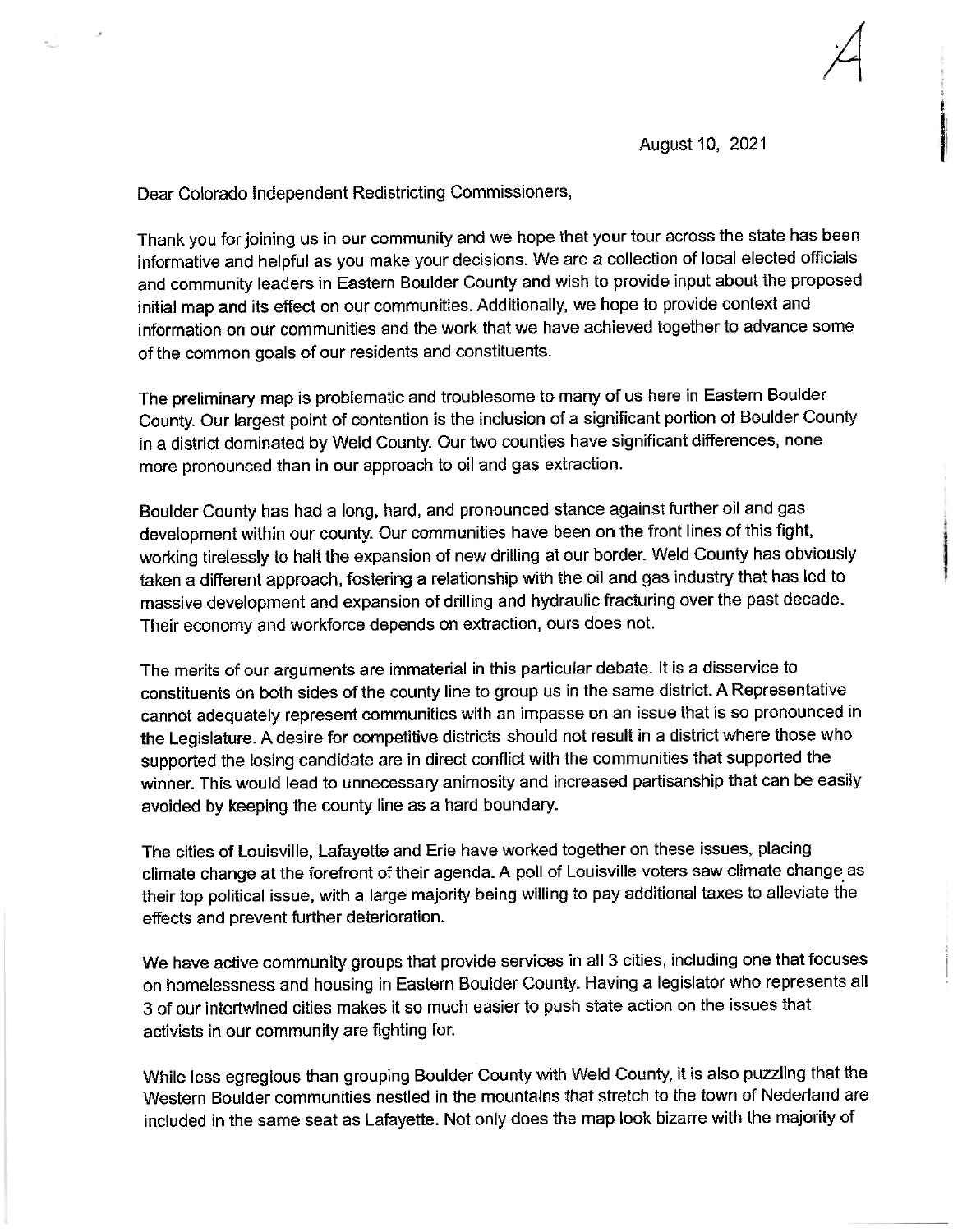the City of Boulder being almost entirely surrounded by the proposed District 36, but the communities included have very little in common, with none of the common ties that exist between the Eastern Boulder cities of Louisville, Lafayette and Erie, as well as unincorporated eastern Boulder County residents.

We fully acknowledge and appreciate that you all have a tough job to balance an entire state and understand the nuances of small communities across Colorado. However, we strongly feel that a map that recognizes the differences between areas with vastly different interests is vital for the continued health and prosperity of Colorado.

ashly so

Ashley Stolzmann Mayor of Louisville

Mitzi Nicoletti Board Member, Sustainable Resilient Longmont

**Christine Berg** Former Mayor of Lafayette

Sprellag

Suzanne Crawford CEO, Sister Carmen Community Center

Michael Bellmont **Community Leader** 

JD Mangat Lafayette City Council Member

Jacob Williams **Executive Director, Healthier Colorado**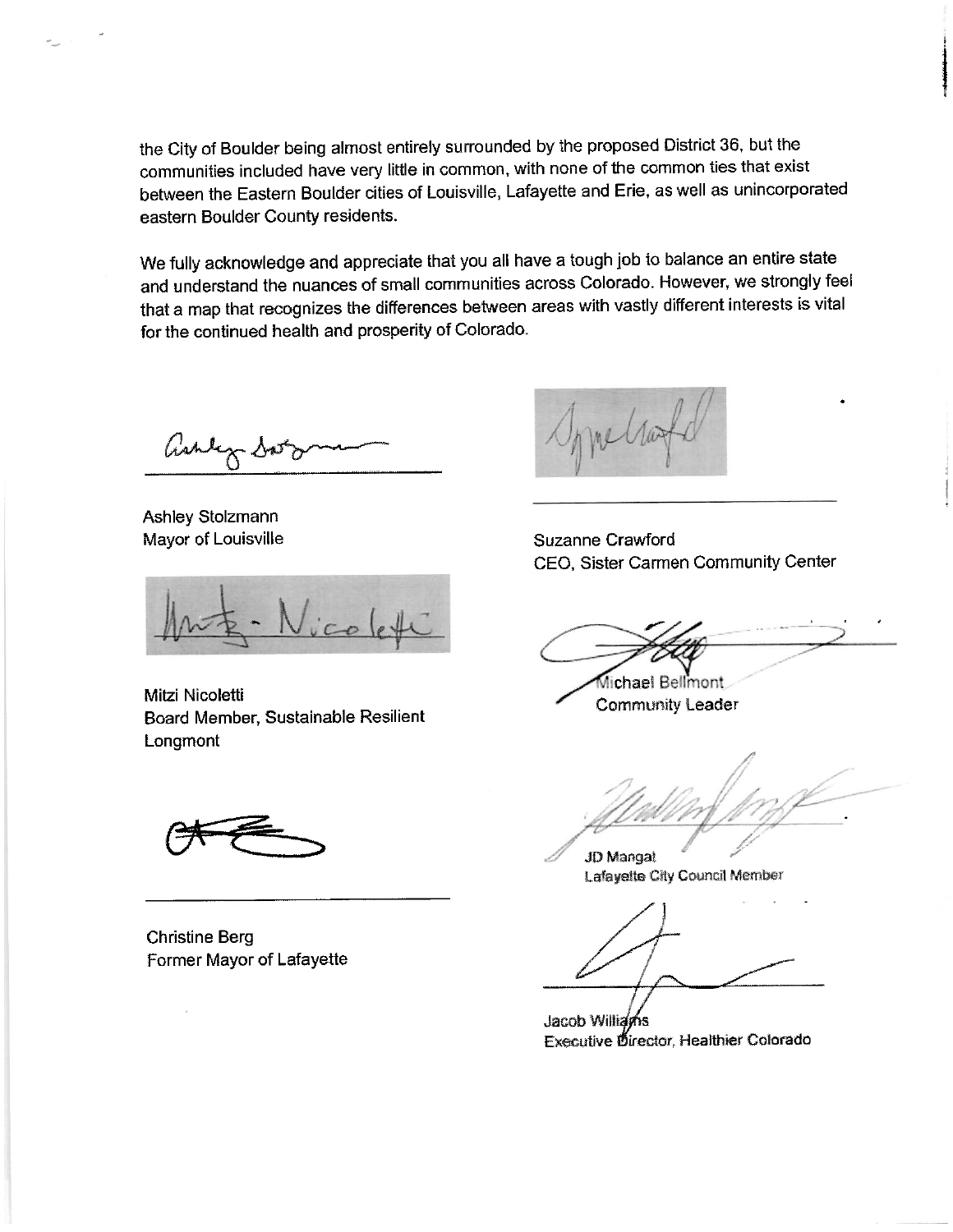**Jamie Harkins** Mayor of Lafayette

the 1 rule

**Robert Muckle** Former Mayor of Louisville

Stephanie M. Walton

Stephanie Walton Lafayette City Council Member

Annmarie Jenner

Annmarie Jensen Director, East County Housing Opportunity Coalition **Community Leader** 

Edwina Salaza

Edwina Salazar **Retired Non-Profit Executive Director Community Leader** 

Karen Dike

**Karen Dike** Longmont Climate Community and Our Longmont

mother of Keep of

**Tim Barnes** Lafayette City Council Member

Marcia Martin Longmont City Council Member

Sara Loflin Erie Trustee Executive Director, League of Oil & Gas Impacted Coloradans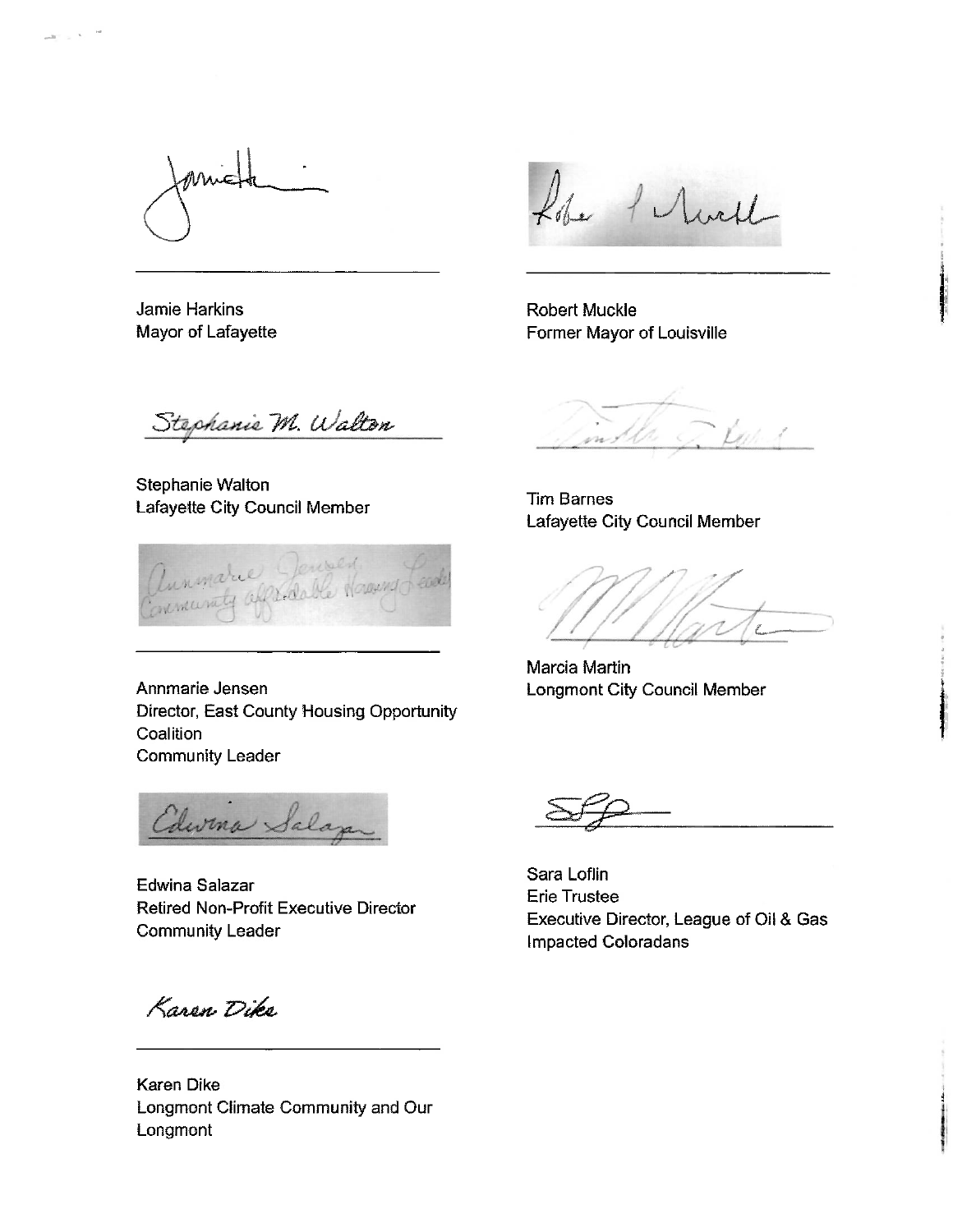

**Town of Nederland, Colorado** 

45 West First Street - P.O. Box 396 Nederland, CO 80466-0396 www.nederlandco.org Phone: (303) 258-3266

FAX: (303) 258-1240

Thank you for coming to hear from us this evening. My name is Kristopher Larsen and I am here tonight to speak on behalf of the Board of Trustees and residents of the Town of Nederland, of which it has been my honor to serve the last five and a half years as Mayor.

In particular, I am here tonight to speak to you regarding the preliminary maps for the decadal adjustment of Colorado's Congressional districts, though many of these points are equally applicable to the redrawn state house districts. The criteria under which you have drafted the preliminary map before us this evening includes the following (as copied from the redistricting website.)

Preserve whole communities of interest and whole political subdivisions, such as counties, cities, and towns;

As drawn, the preliminary map for Colorado's Congressional districts fails to meet this criteria on several counts for the Town of Nederland. Specifically:

- The proposed map fails to maintain whole political subdivisions. Namely:
	- o The proposed map puts the majority of Nederland within CD-3 while two parcels on the North side of town remain within CD- $2.$
	- o The proposed map places the Town of Nederland, and other significant parts of Western Boulder County, within CD-3 while the majority of Boulder County remains in CD-2.
- The proposed map draws the Eastern boundary between CD-3 and CD-2 in such a way that it separates the Town of Nederland from its natural communities of interest.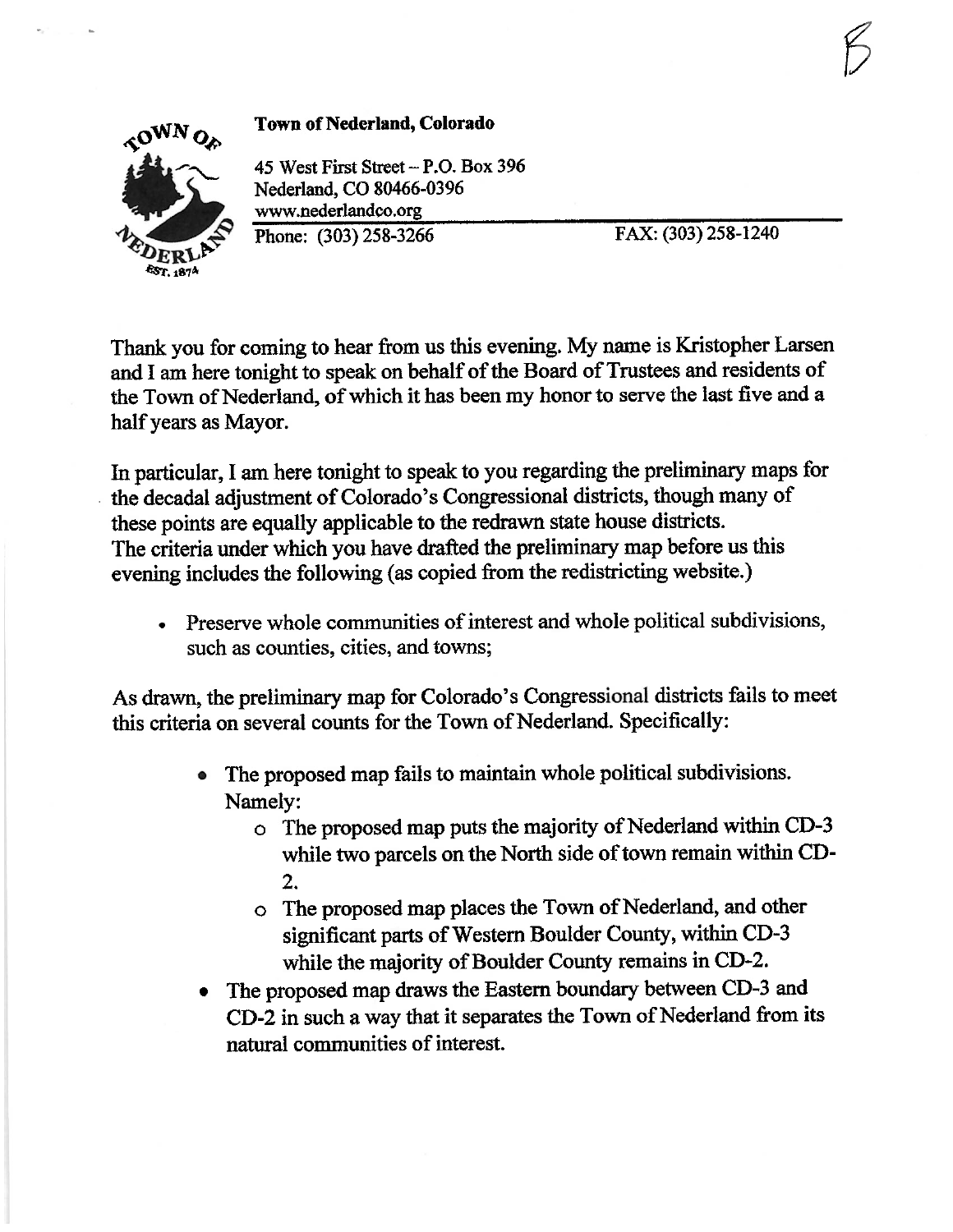- o Nederland's schools are part of the Boulder Valley School District, not with districts on the other side of the Continental Divide.
- o Like the rest of Colorado's Front range, Nederland is facing a crisis in affordable housing. While this is a growing problem across the state, the specifics of the impact on Nederland have more in common with the Boulder County foothills than with Grand County, or any of the counties on the Western Slope. In fact, Nederland has partnered with Boulder County Housing Authority within the last year to build an affordable housing development within the Town.
- o While we all can look out the window and see the statewide, even nationwide, impact of forest fires, the Town of Nederland is close partners with Boulder County, the County Sherriff's office, and the Arapahoe-Roosevelt National Forest to address the particular impacts specific to the front range. Some of these are the increased number of homes in the Wildland-Urban-Interface, the increased tourism and recreational use of our forests, and the increase in unhoused living in the forests near towns. These Front Range issues increase the risk of forest fires for Nederland, and the mitigating solutions will come from Front Range partnerships.

This is a small sampling of the communities of interest that exist within the Peakto-Peak region which the proposed boundary of CD-2 and CD-3 separates. All can be preserved by redrawing the boundary to the logical, both physically and socially, location along the western edge of Boulder County atop the Continental Divide.

On behalf of the Town of Nederland and its residents, I ask that the commission modifies the map to include all of Boulder County within CD-2.

Kristopher Larsen Mayor kristopherl@nederlandco.org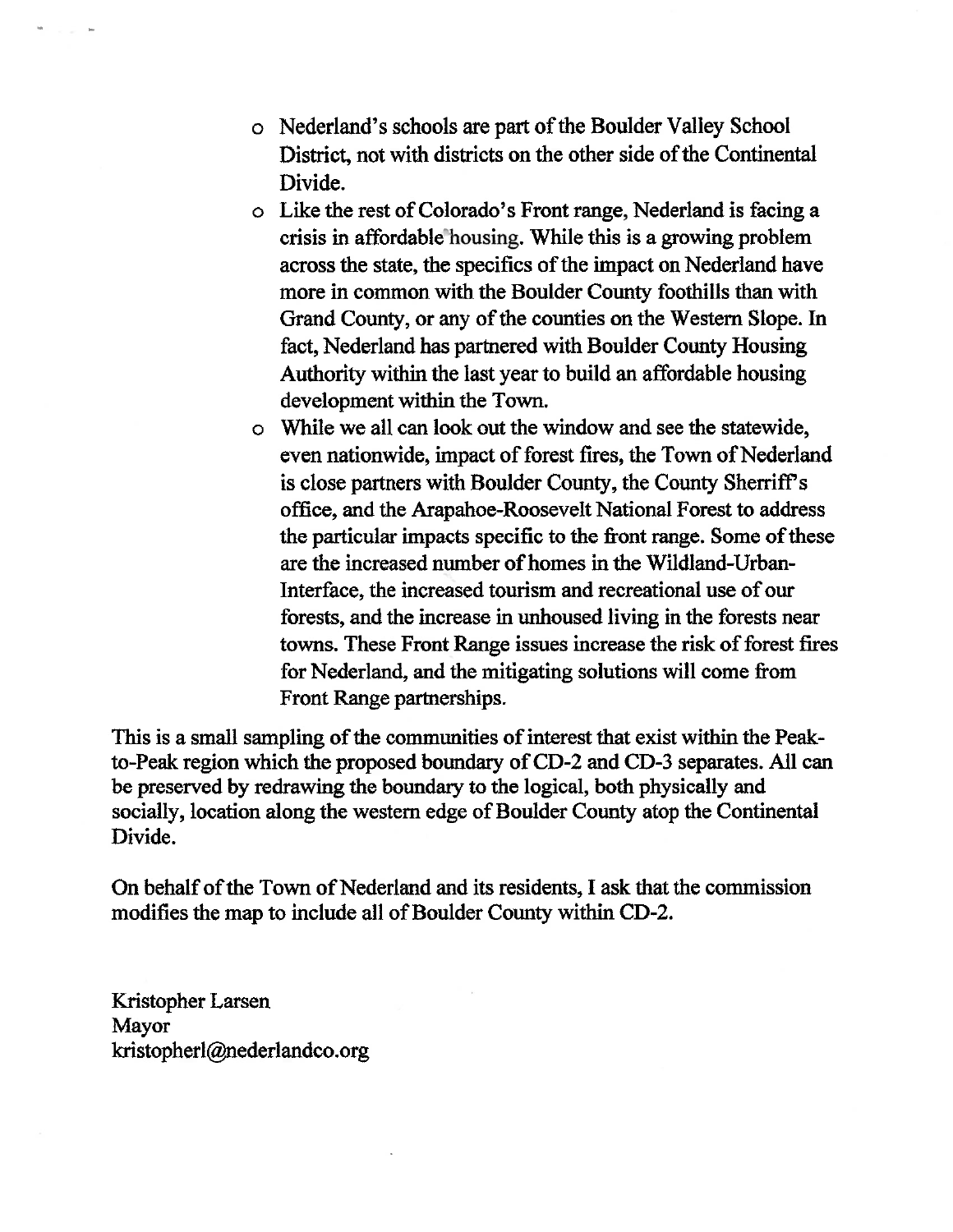

# **Boulder County Sheriff's Office**

## **Sheriff**

July 29, 2021

**Colorado Redistricting Commission** 

To Whom It Concerns:

As a public safety official, I feel obligated to share my perspective with the Colorado Independent Redistricting Commission on an area that I feel needs continued excellent and focused representation.

The western portion of Boulder County and the western end of the City of Boulder have faced significant public safety challenges over the decades. Wildfires, floods and wildlife management are all issues that have become exacerbated as Boulder continues to grow and expand into previous wilderness areas.

Not only do these smaller, mountainous communities feel tied to the City of Boulder through their jobs, community engagements and recreational activities, but the safety and well-being of their homes and businesses are directly tied to the legislative issues surrounding the handling of these unique issues. Other parts of Boulder County are more suburban and are more similar to other farther-out suburbs. Louisville, Lafayette and Eire are not threatened by fires and floods in anywhere near the same manner.

I have seen firsthand the impact that keeping these smaller communities together has had on our legislature and the policies that are considered and passed by our representatives and senators. Splitting communities such as Nederland, Eldorado Springs, and unincorporated communities such as St. Ann Highlands into 3 separate House Districts as the proposed staff map does makes very little sense to me. Nor does completely excluding the western portions of the City of Boulder, considering they face very similar challenges.

While I understand that population needs to be equal among districts, with a more rural, mountainous Boulder seat likely extending father into the mountains than the limits of Boulder County, it makes far more sense to include all of the portions of Boulder that face these issues before expanding toward Estes Park, Grand County, or other areas that face similar challenges. This staff map inexplicably divides these communities into 3 districts and even bizarrely places Nederland and Allenspark with Wellington and Timnath, communities that have very few of the same issues that we do.

Headquarters - 5600 Flatiron Parkway Boulder, CO 80301 303-441-3600

Communications · Emergency Management 3280 Airport Road Boulder, CO 80301 303-441-4444 · 303-441-3390

Jail 3200 Airport Road Boulder, CO 80301 303-441-4600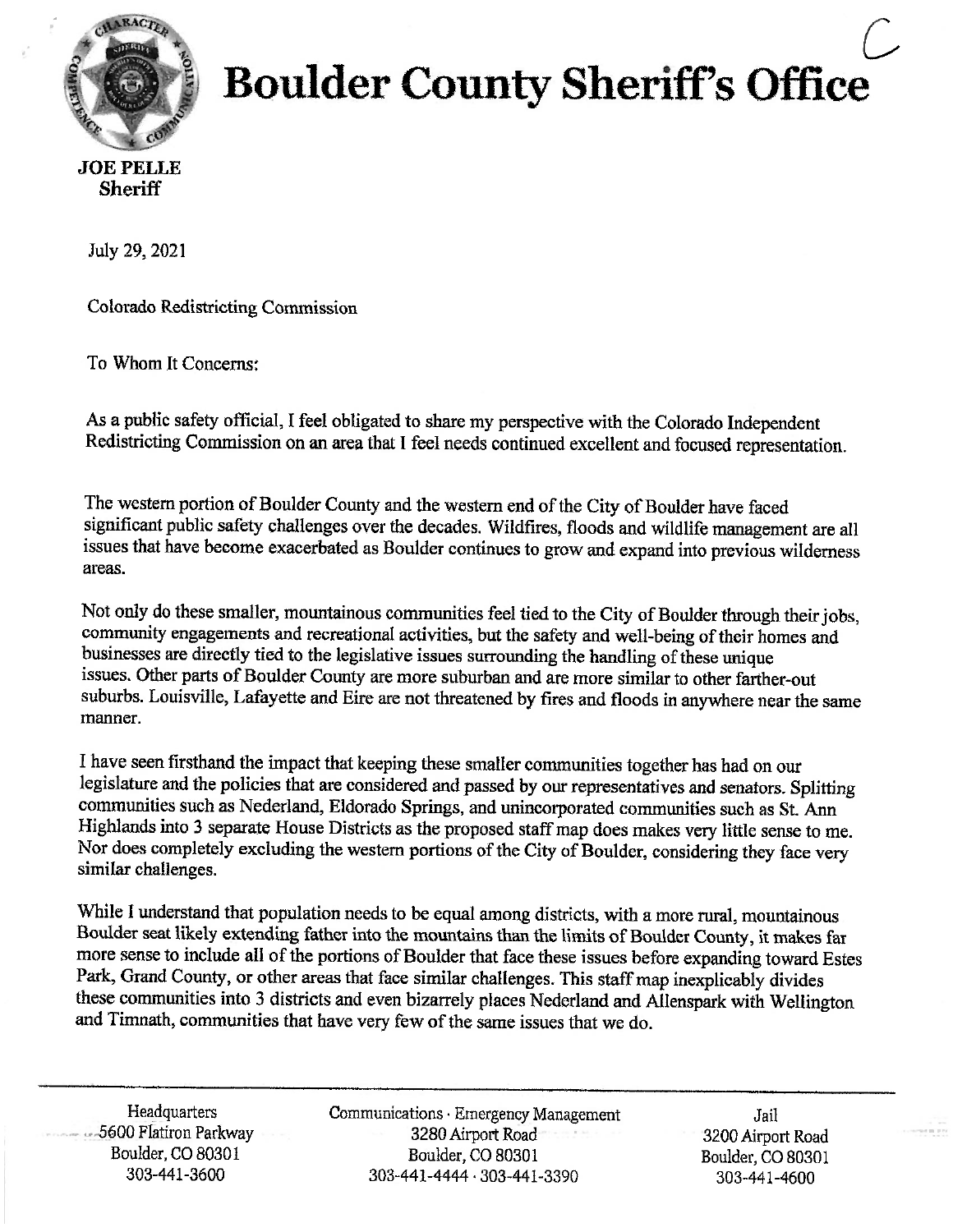As we continue to grow into our mountainous areas these challenges will multiply. As climate change intensifies, we will need strong, unified representation for these communities that have already dealt with the uncertainty and fear of fires and floods raging through their communities. Please unify these neighbors under one district so our representative can be as focused as possible on these critical issues, rather than having to balance disparate needs from constituents with very little in common when it comes to their legislative priorities.

Respectfully,

John & Salle

Joseph K. Pelle

Headquarters 5600 Flatiron Parkway Boulder, CO 80301 303-441-3600

Communications · Emergency Management 3280 Airport Road Boulder, CO 80301 303-441-4444 - 303-441-3390

Jail 3200 Airport Road Boulder, CO 80301 303-441-4600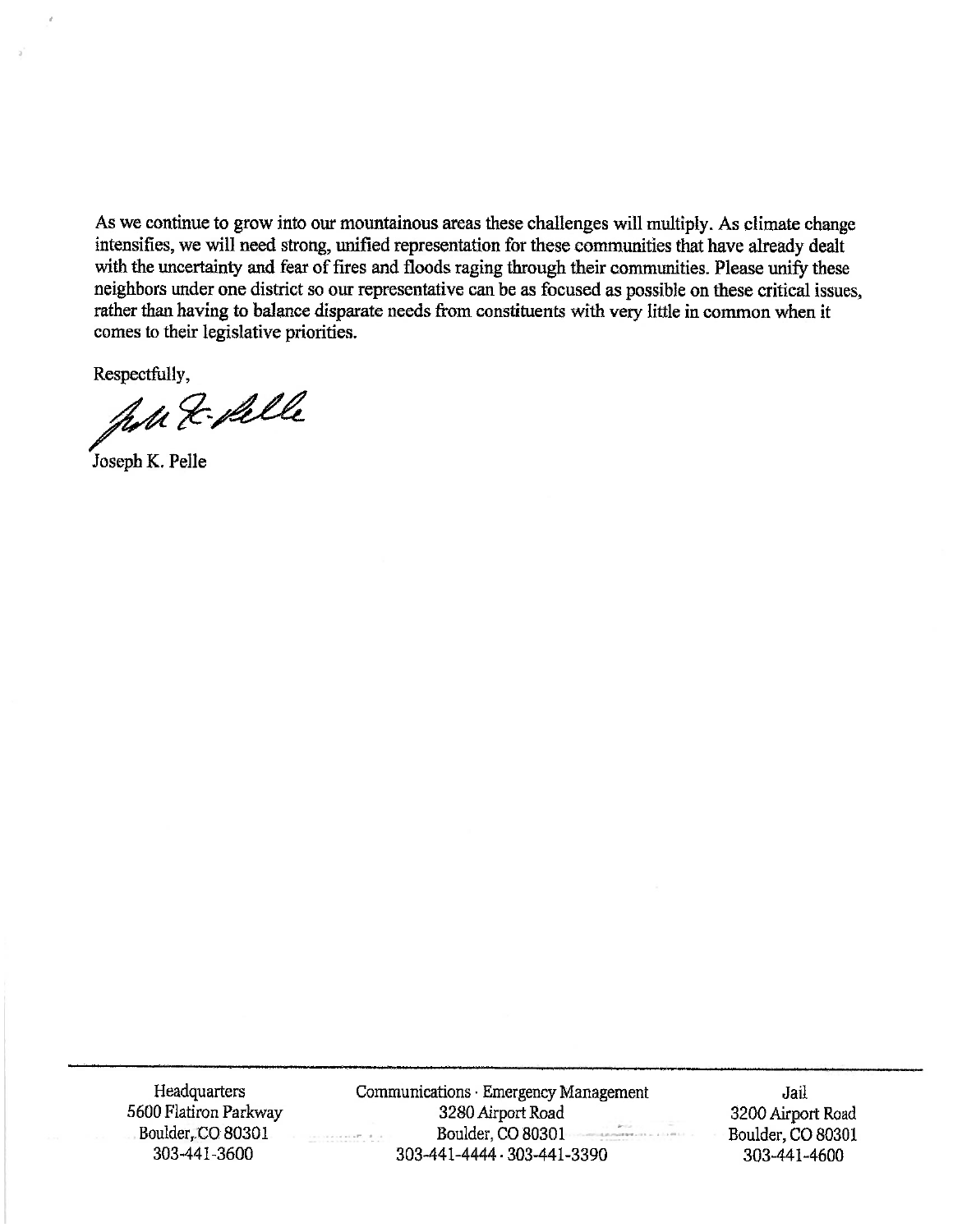Dear members of the Colorado Redistricting Commission,

### $8/11/21$

My name is Matt Benjamin. I am a husband, father of two young kids and I live in South Boulder along our wild-urban interface.

I first want to thank you all for putting in the time to reshuffle our states districts in light of the population changes along the front range and throughout the state.

Driven by goals of fairness and equity, these draft districts are getting pretty close to meeting the high standards that we place on the foundations of our democracy. We've come a long way from what used to be arbitrary or at worst deliberately racist and or classist lines on a map. Now that we are doing this with intention, I ask that we not miss some of the granularity that connects community's, environments and shared resources.

The draft map for districts in Boulder are fundamentally disconnecting communities. We hear the term the "Boulder Bubble". For those of us Boulderites this can be a self-deprecating wise crack or used as a backhanded judgement by others. I urge this commission to not codify and enshrine the "Boulder Bubble" on a map. Lets also try not to create a donut that almost wraps around the city. This will disconnect more than it will connect people. The Western edge of Boulder has far more connection to that of foothills than that of Longmont or Lafayette for that matter. Where I live we have bear resistant trash cans, regular sightings of mountain lions and as we saw last year, living along the wild-urban interface means we are at major risk of wildfires coming down off the foothills. Lets also not forget that as we near the 8<sup>th</sup> anniversary of the Boulder flood from 2013, the western edge of Boulder and that of the wild-urban interface share much of the same fate and consequences of climate change.

Given that connectivity between the western edge of Boulder and that of our neighbors just in the hills to the west of us, we should share representation that aligns with our shared geography and resources.

I thank you for your time and hope we can use this opportunity to strengthen democracy without weakening communities and their connections.

Thank you,

**Matt Benjamin Boulder** Matthew.benjamin82@gmail.com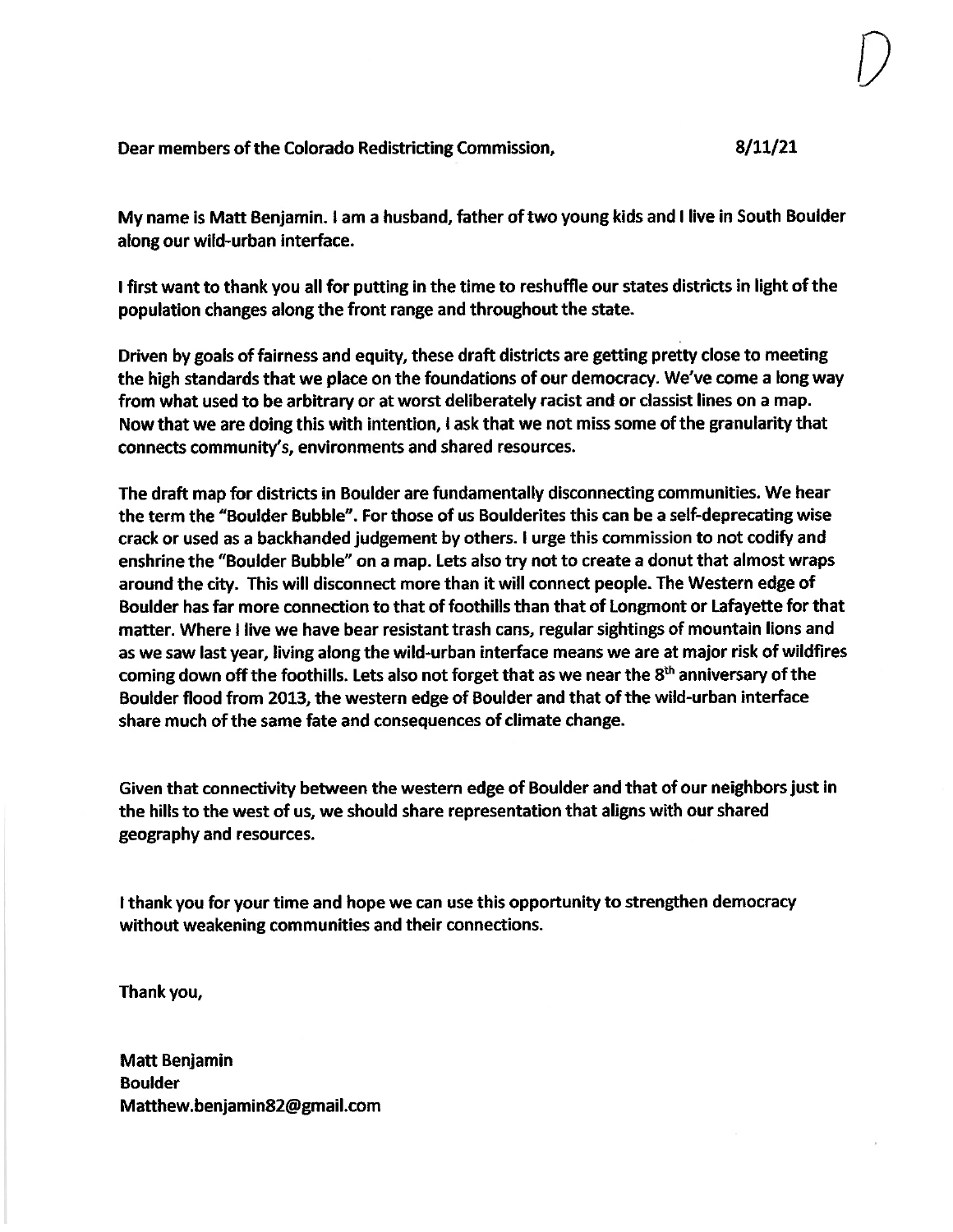I am here to argue that Nederland and all of Boulder county should remain a part of district 2.

The proposed redistricting splits the town of Nederland from the surrounding areas of unincorporated Nederland, dividing our small mountain community and making it even more difficult for our voices to be heard.

If you don't live in the mountains, you may think that all mountain towns are similar but this is not the case.

The western slope is less populated and is mostly agricultural areas mixed with resort towns. The western resort towns are a destination trip for city dwellers and funding for their impact comes from the money spent on tourism. Meanwhile Nederland is a mere 25 minute drive from Boulder so we see a constant flow of day skiers, afternoon rock climbers, cyclists doing a training loop through the mountains, and people going for a short hike after work. The impact on our emergency services and public land management is not balanced out by tourism dollars. The eastern slope shares this issue of being a playground for the neighboring front range cities which is why Nederland should remain in district 2.

The eastern slope is also a different climate than the western slope with different precipitation patterns and different wildfire concerns. The western slope traditionally gets more precipitation as air rises over the Rockies, while the eastern slope is in a rain shadow that tends to cause worse droughts. Fighting wildfires is different because the easterly winds quickly blow our wildfires down to the suburbs of Boulder, making this a common interest with the city of Boulder. The western slope is more sparsely populated and does not put major metropolises in the path of wildfires. We share this common dynamic with the Poudre Canyon west of Fort Collins in district 2.

Conversely, Boulder policies also heavily affect Nederland. The ability to live in Nederland and commute to Boulder means our housing prices have skyrocketed with Boulder making it difficult for those who work in the mountains to find affordable housing.

Boulder is also known for its homeless-friendly policies which attracts a population of transients that spills into our mountain community due to easy bus access. Nederland deals with transients illegally camping in our forests and private land, leaving trash and human waste and starting forest fires, one of which came close to burning down my house in 2016. The woefully inadequate number of law enforcement rangers is an issue we specifically share with the eastern slope.